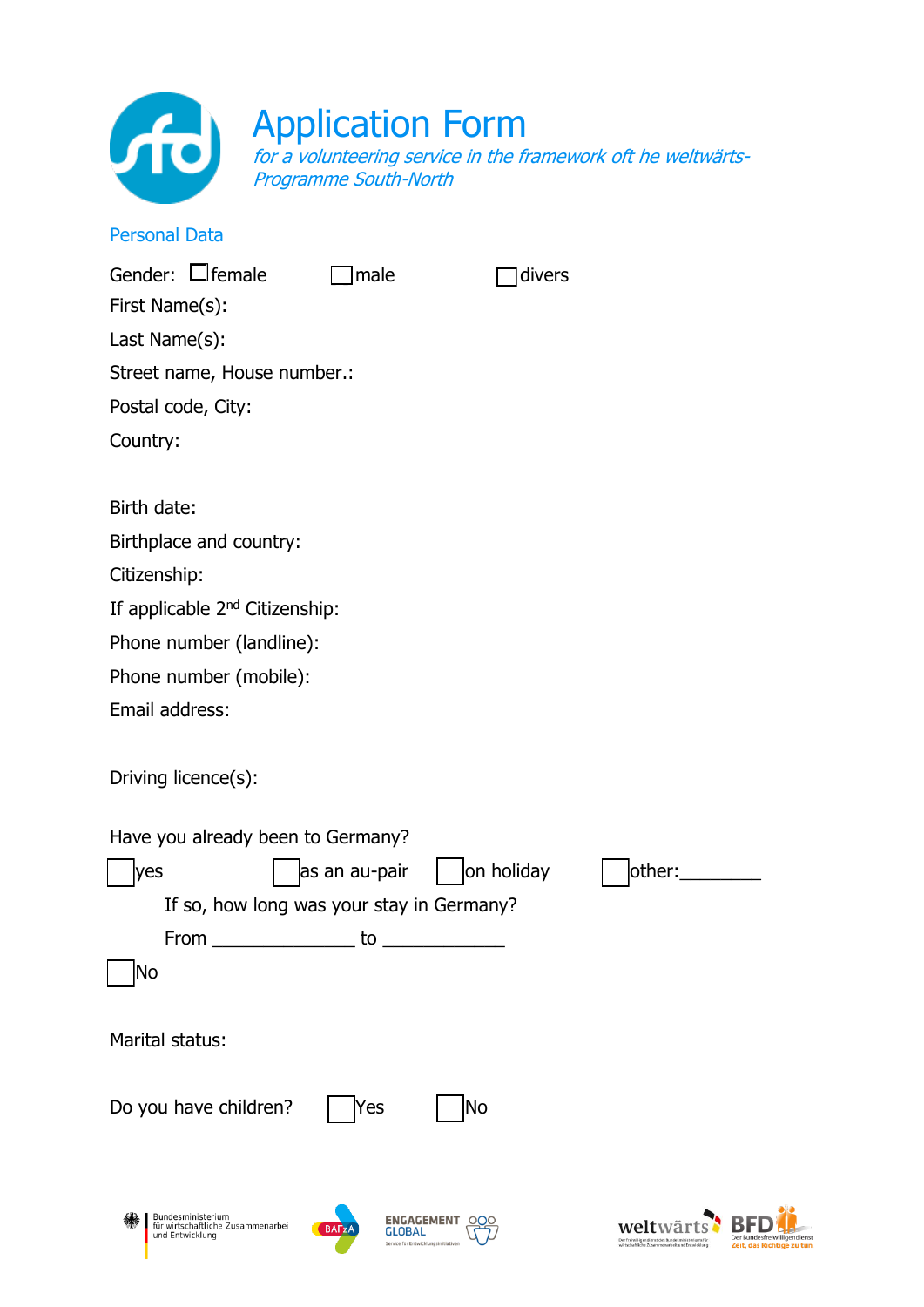#### Areas of Work

In which areas of work would you like to do a voluntary service? Please tick all the areas of work that would be fine for you:

Work with children between 1-3 years

Work with children between 3-6 years

Work with children and young people in schools

Work with children / people with disabilities

Work in the cultural field

Why did you decide on the above work area or areas? Do you already have experience in these areas?

### Commitment (social, political, church, etc.)

Have you done voluntary work so far? If so, please briefly describe the institution you have been working as a volunteer in and your most important tasks: (max. 200 words)

#### Interests and Motivation

What motivates you to do voluntary service at this stage of your life? How can this voluntary service enrich your life? (max. 200 words)